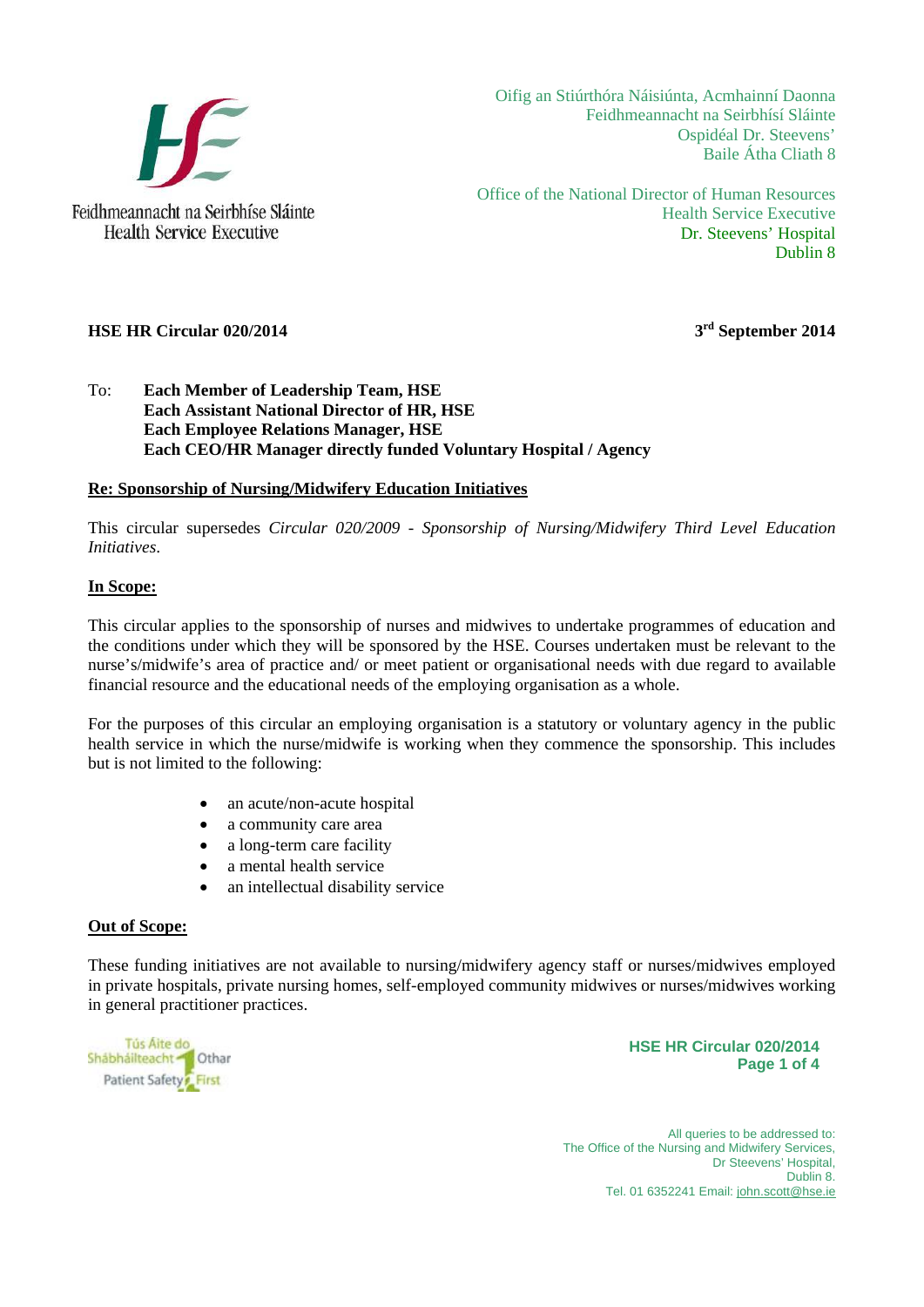## **A. Post Registration/Graduate Nursing/Midwifery Education Initiatives**

Under this initiative a registered nurse or midwife undertaking a Nursing & Midwifery Board of Ireland (NMBI) / An Bord Altranais (ABA) approved Post Graduate / Certificate / Diploma / Higher Diploma / education initiative / module in specialist areas of clinical nursing/midwifery practice, or other relevant course will be entitled to apply to have their fees paid *provided the conditions of this initiative detailed below are fulfilled.* A sponsorship agreement and or learning contract setting out the arrangements for financial support and study leave or external placement where required must be completed at service/organisation level.

## **B. Nurse and Midwife Medicinal Product Prescribing Initiative**

Under this initiative a nurse or midwife, employed in the voluntary and statutory services of the Health Service Executive, undertaking a post-registration education programme leading to registration as a Registered Nurse Prescriber with NMBI will be entitled to have their fees paid in full *provided the conditions of this initiative are fulfilled* (see below) in addition to the criteria set out in the *Nurse and Midwife Medicinal Product Prescribing Site Declaration Form*. A sponsorship agreement setting out the arrangements for study leave and financial support must be completed at service/organisation level.

## **The above initiatives are subject to the additional conditions set out below.**

# **Conditions**

## **1. Eligibility**

Applicants must be registered with NMBI and employed in the public health service on a permanent or temporary basis (provided the term of their contract allows them fulfil their service commitment see section 3 below), whether working full-time or part-time to be eligible to apply for funding. Applicants requiring a work visa/authorisation for employment in the State must provide evidence that their work visa /authorisation allow them to fulfil their commitment required under the circular.

Applicants must not have already received funding for a specialist course within the last thirty six months (or less if specifically required by service need).

### **2. Satisfactory Employment Record**

In order for the applicant to qualify for sponsorship, the Director of the Nursing/Midwifery must be satisfied that the applicant has a satisfactory service record.

### **3. Service Commitment/**

Successful applicants for sponsorship will be required to give a written undertaking to their employing public health service agency that they will following successful completion of the programme, work for their employing agency for a minimum period of twelve months or for the length of the academic course undertaken, whichever is longer.

| Tús Aite do<br>Shabhailteacht Char |  |
|------------------------------------|--|
| Patient Safety First               |  |

**HSE HR Circular 020/2014 Page 2 of 4**

All queries to be addressed to: The Office of the Nursing and Midwifery Services. Dr Steevens' Hospital, Dublin 8. Tel. 01 6352241 Email: john.scott@hse.ie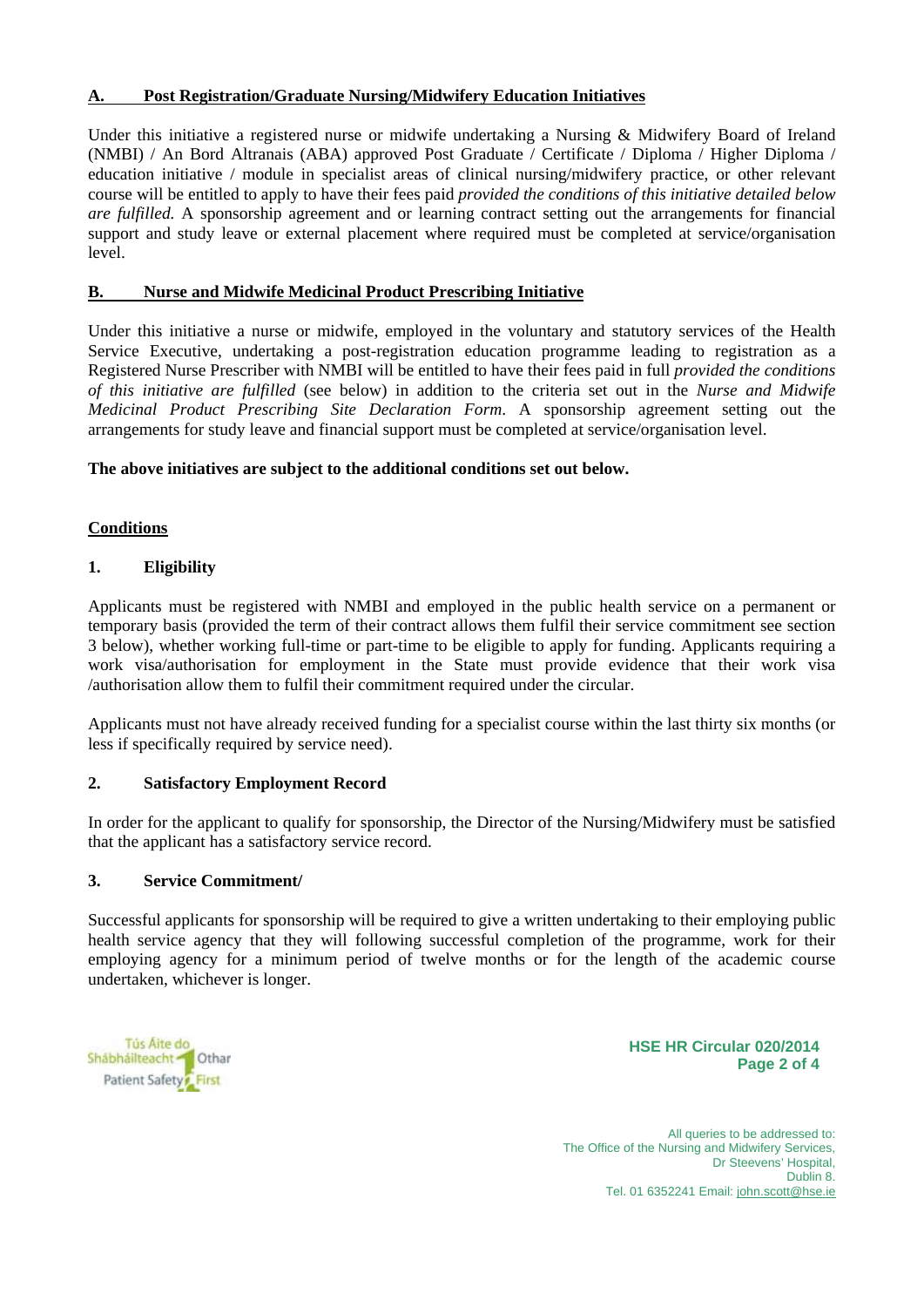## **4. Funding**

Course funding will only be provided for courses run in the State and at the fee applicable to an EU/EEA citizen. Any amount in excess of the fee applicable to an EU/EEA citizen will not be funded under the terms of this circular. In exceptional circumstances where the required education is not available in the state funding may be sanctioned for courses provided outside the state.

No funding will be provided for the repeat of module(s), units of study or examination(s). All associated costs must be borne by the nurse or midwife concerned.

## **5. Repayment of Fees and salary**

Where an employee is required to repeat elements of a programme they must remain in the employ of their current agency during the repeat period. If they cease employment or do not complete the programme they will have their sponsorship terminated and will be required to repay fees. Such repayments shall be made to the public health service agency where they were employed.

In exceptional circumstances all the above repayments may be waived or deferred at the discretion of the employing Health Service Agency.

## **6. Additional Costs**

All other and additional costs, charges and expenses, including travel, text books and library charges incurred by the nurse/midwife undertaking the programme will be discharged by the nurse/midwife at their own expense.

## **7. Employing Agency Responsibilities**

The employing agency has responsibility for ensuring the sponsored employee's compliance with their sponsorship agreement/learning contact and attendant service commitment. Until such time as a sponsored employee has fulfilled their service commitment they will not be approved for further sponsorship under any other nursing/midwifery education initiative.

In exceptional circumstances, all or a portion of the service commitment may, with the prior agreement of the employing public health service agency concerned, be given in the employment of an alternative Irish public health service agency.

A sponsored employee who fails to honour their contractual undertaking to work as a nurse/midwife for their employing agency (or agreed Irish alternative public health service agency) for the period of the service commitment immediately following successful completion of the programme shall be required to repay to that employing agency their fees. Any repayment due will be adjusted on a pro rata basis for any period of service commitment honoured. The employing agency will seek repayment based on the parameters outlined above.

Tús Aite do Shabhailteacht Char Patient Safety<sup>2</sup> First

**HSE HR Circular 020/2014 Page 3 of 4**

All queries to be addressed to: The Office of the Nursing and Midwifery Services. Dr Steevens' Hospital, Dublin 8. Tel. 01 6352241 Email: john.scott@hse.ie